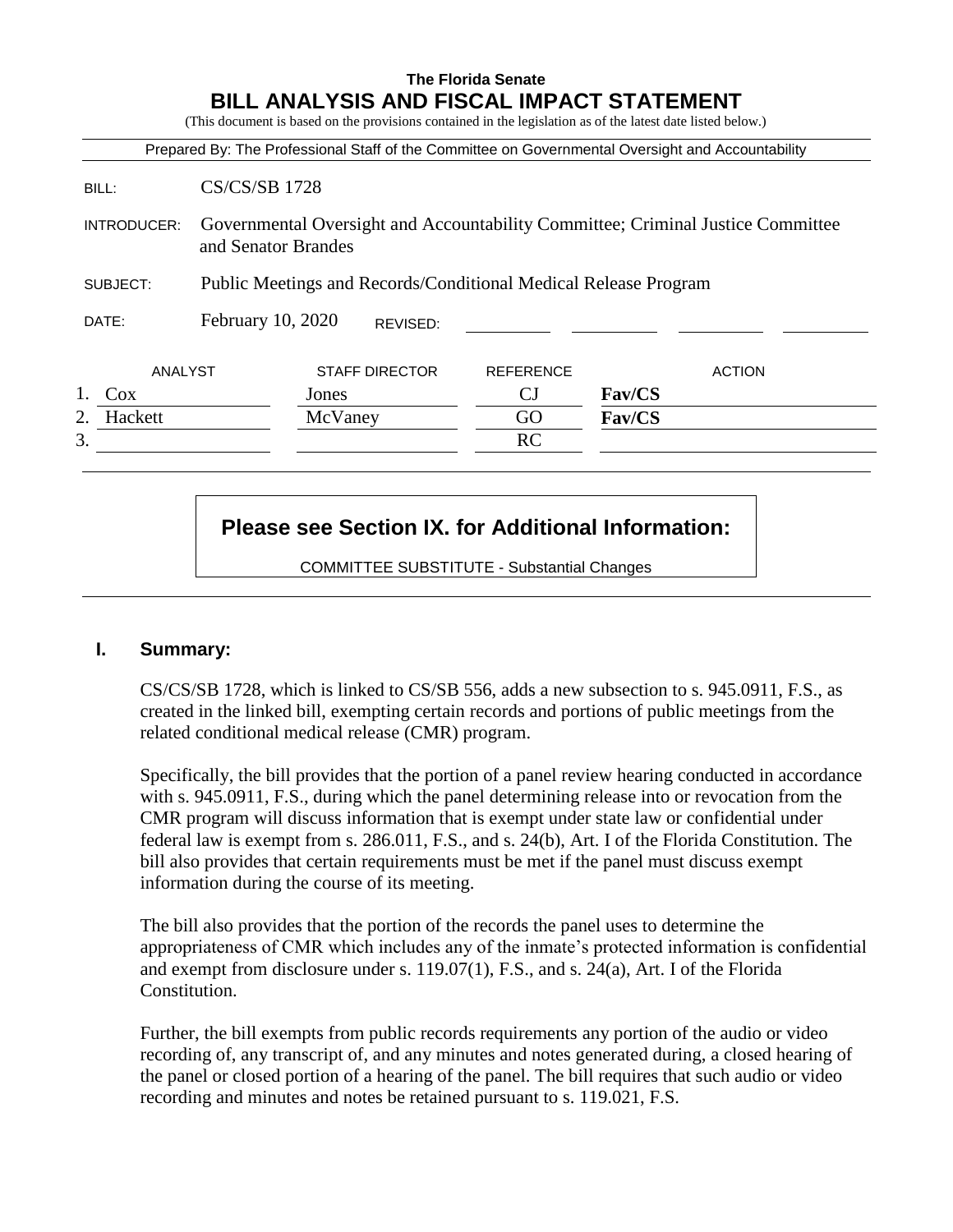The bill authorizes certain persons to be present during the closed portion of the meeting and provides that any closure of the meetings must be limited so that the public meetings policy of the state is maintained.

The bill provides that the exemptions in the bill are subject to the Open Government Sunset Review Act in accordance with s. 119.15, F.S., and will be repealed on October 2, 2025, unless reviewed and saved from repeal through reenactment by the Legislature.

The bill provides a statement of public necessity as required by the State Constitution.

Because the bill creates a new public meetings and public records exemption, it requires a twothirds vote of the members present and voting in each house of the Legislature for final passage.

The bill does not appear to have a fiscal impact on state or local governments. Costs incurred by the DOC in closing such meetings and responding to public records requests regarding these exemptions should be offset by savings realized through the CMR program. See Section V. Fiscal Impact Statement.

The bill is effective on the same date that CS/CS/SB 556 or similar legislation takes effect if such legislation is enacted in the same legislative session or an extension thereof and becomes a law.

#### **II. Present Situation:**

#### **Access to Public Records - Generally**

The Florida Constitution provides that the public has the right to inspect or copy records made or received in connection with official governmental business.<sup>1</sup> The right to inspect or copy applies to the official business of any public body, officer, or employee of the state, including all three branches of state government, local governmental entities, and any person acting on behalf of the government.<sup>2</sup>

Additional requirements and exemptions related to public records are found in various statutes and rules, depending on the branch of government involved. For instance, s. 11.0431, F.S., provides public access requirements for legislative records. Relevant exemptions are codified in s. 11.0431(2)-(3), F.S., and the statutory provisions are adopted in the rules of each house of the legislature.<sup>3</sup> Florida Rule of Judicial Administration 2.420 governs public access to judicial branch records.<sup>4</sup> Lastly, ch. 119, F.S., provides requirements for public records held by executive agencies.

 $\overline{a}$ 

 $<sup>1</sup>$  FLA. CONST. art. I, s. 24(a).</sup>

<sup>2</sup> *Id*.

<sup>3</sup> *See* Rule 1.48, *Rules and Manual of the Florida Senate*, (2018-2020) and Rule 14.1, *Rules of the Florida House of Representatives*, Edition 2, (2018-2020).

<sup>4</sup> *State v. Wooten*, 260 So. 3d 1060 (Fla. 4th DCA 2018).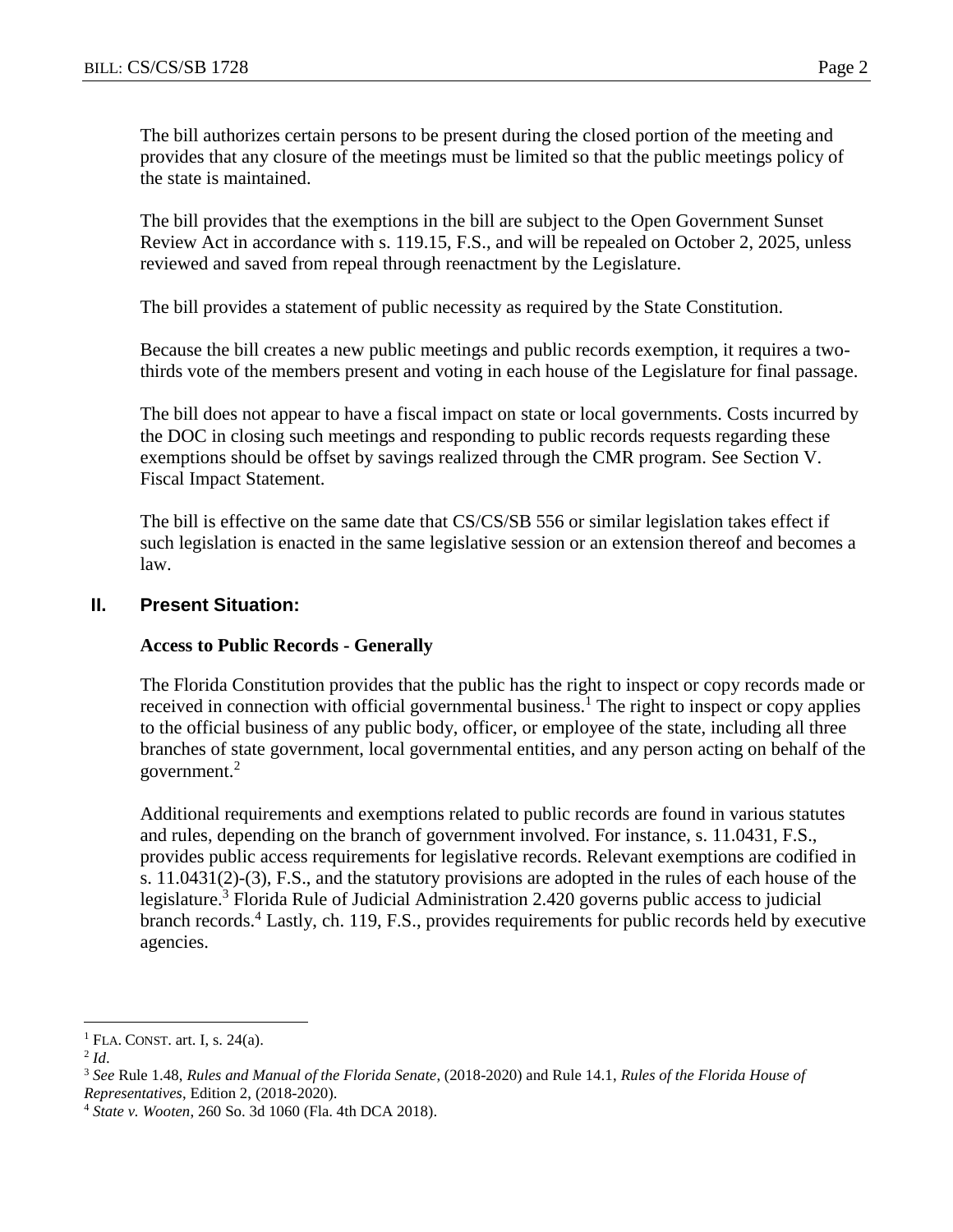Chapter 119, F.S., known as the Public Records Act, provides that all state, county, and municipal records are open for personal inspection and copying by any person, and that providing access to public records is a duty of each agency.<sup>5</sup>

A public record includes virtually any document or recording, regardless of its physical form or how it may be transmitted.<sup>6</sup> The Florida Supreme Court has interpreted the statutory definition of "public record" to include "material prepared in connection with official agency business which is intended to perpetuate, communicate, or formalize knowledge of some type."<sup>7</sup>

The Florida Statutes specify conditions under which public access to public records must be provided. The Public Records Act guarantees every person's right to inspect and copy any public record at any reasonable time, under reasonable conditions, and under supervision by the custodian of the public record.<sup>8</sup> A violation of the Public Records Act may result in civil or criminal liability.<sup>9</sup>

General exemptions from the public records requirements are contained in the Public Records Act.<sup>10</sup> Specific exemptions often are placed in the substantive statutes relating to a particular agency or program. $^{11}$ 

When creating a public records exemption, the Legislature may provide that a record is "exempt" or "confidential and exempt." Custodians of records designated as "exempt" are not prohibited from disclosing the record; rather, the exemption means that the custodian cannot be compelled to disclose the record.<sup>12</sup> Custodians of records designated as "confidential and exempt" may not disclose the record except under circumstances specifically defined by the Legislature.<sup>13</sup>

 $\overline{a}$ 

 $5$  Section 119.01(1), F.S. Section 119.011(2), F.S., defines "agency" as "any state, county, district, authority, or municipal officer, department, division, board, bureau, commission, or other separate unit of government created or established by law including, for the purposes of this chapter, the Commission on Ethics, the Public Service Commission, and the Office of Public Counsel, and any other public or private agency, person, partnership, corporation, or business entity acting on behalf of any public agency."

<sup>6</sup> Section 119.011(12), F.S., defines "public record" to mean "all documents, papers, letters, maps, books, tapes, photographs, films, sound recordings, data processing software, or other material, regardless of the physical form, characteristics, or means of transmission, made or received pursuant to law or ordinance or in connection with the transaction of official business by any agency."

<sup>7</sup> *Shevin v. Byron, Harless, Schaffer, Reid and Assoc., Inc*., 379 So. 2d 633, 640 (Fla. 1980).

 $8$  Section 119.07(1)(a), F.S.

<sup>9</sup> Section 119.10, F.S. Public records laws are found throughout the Florida Statutes, as are the penalties for violating those laws.

<sup>&</sup>lt;sup>10</sup> *See, e.g.*, s. 119.071(1)(a), F.S. (exempting from public disclosure examination questions and answer sheets of examinations administered by a governmental agency for the purpose of licensure).

<sup>11</sup> *See, e.g.*, s. 213.053(2)(a), F.S. (exempting from public disclosure information contained in tax returns received by the Department of Revenue).

<sup>12</sup> *See Williams v. City of Minneola*, 575 So. 2d 683, 687 (Fla. 5th DCA 1991).

<sup>13</sup> *WFTV, Inc. v. The School Board of Seminole*, 874 So. 2d 48 (Fla. 5th DCA 2004).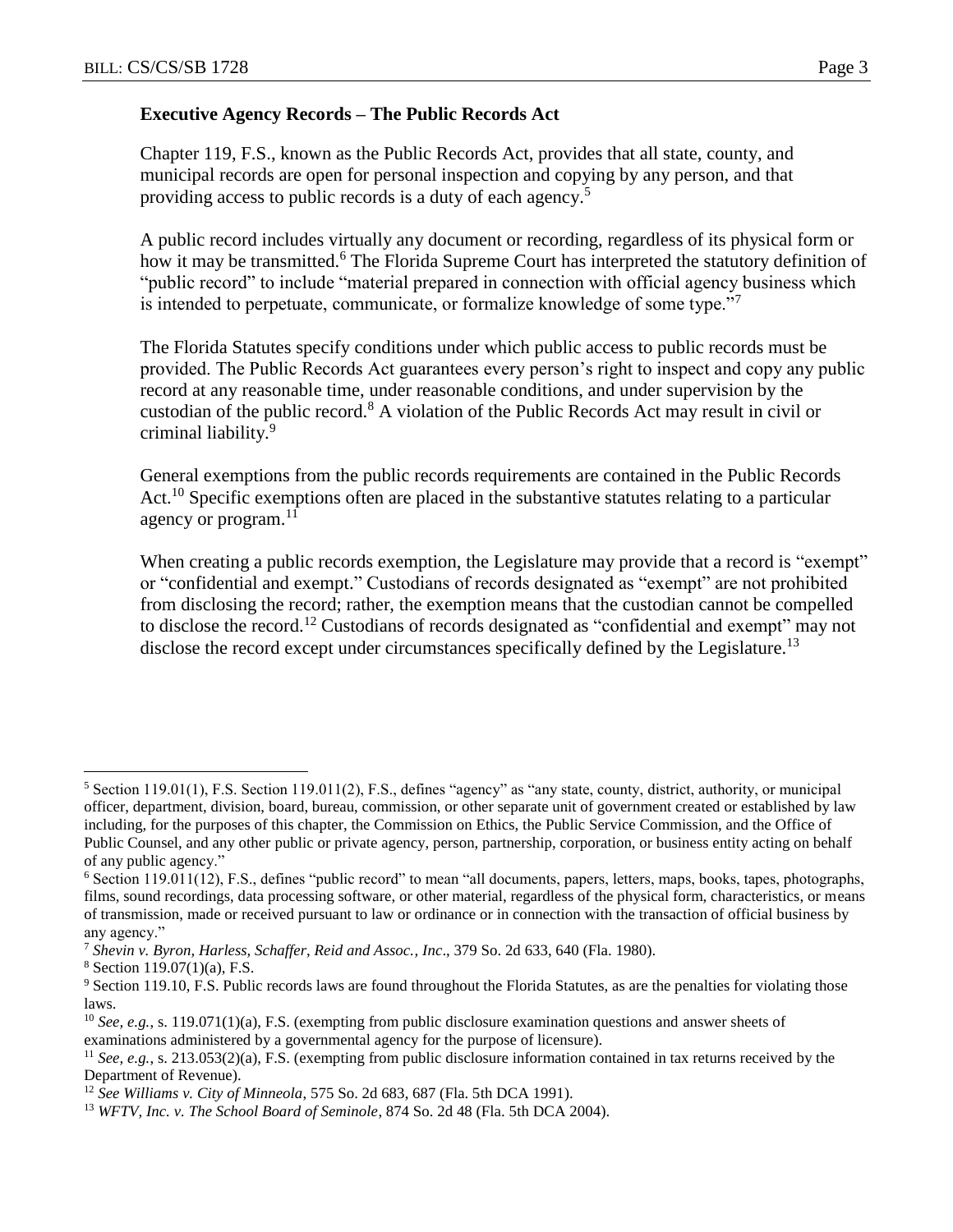#### **Open Meetings Laws**

The Florida Constitution provides that the public has a right to access governmental meetings.<sup>14</sup> Each collegial body must provide notice of its meetings to the public and permit the public to attend any meeting at which official acts are taken or at which public business is transacted or discussed.<sup>15</sup> This applies to the meetings of any collegial body of the executive branch of state government, counties, municipalities, school districts, or special districts.<sup>16</sup>

Public policy regarding access to government meetings also is addressed in the Florida Statutes. Section 286.011, F.S., known as the "Government in the Sunshine Law,"<sup>17</sup> or the "Sunshine Law,"<sup>18</sup> requires all meetings of any board or commission of any state or local agency or authority at which official acts are to be taken be open to the public.<sup>19</sup> The board or commission must provide the public reasonable notice of such meetings.<sup>20</sup> Public meetings may not be held at any location that discriminates on the basis of sex, age, race, creed, color, origin or economic status or which operates in a manner that unreasonably restricts the public's access to the facility.<sup>21</sup> Minutes of a public meeting must be promptly recorded and open to public inspection.<sup>22</sup> Failure to abide by open meetings requirements will invalidate any resolution, rule, or formal action adopted at a meeting.<sup>23</sup> A public officer or member of a governmental entity who violates the Sunshine Law is subject to civil and criminal penalties.<sup>24</sup>

#### **Constitutional Requirements for Passage of Public Records or Open Meetings Exemptions**

The Legislature may create an exemption for public records or open meetings requirements by passing a general law by a two-thirds vote of both the House and the Senate.<sup>25</sup> The exemption must state with specificity the public necessity justifying the exemption and must be no broader

 $\overline{a}$ 

 $24$  Section 286.011(3), F.S.

<sup>14</sup> FLA. CONST., art. I, s. 24(b).

<sup>15</sup> *Id*.

<sup>&</sup>lt;sup>16</sup> FLA. CONST., art. I, s. 24(b). Meetings of the Legislature are governed by Article III, section  $4(e)$  of the Florida Constitution, which states: "The rules of procedure of each house shall further provide that all prearranged gatherings, between more than two members of the legislature, or between the governor, the president of the senate, or the speaker of the house of representatives, the purpose of which is to agree upon formal legislative action that will be taken at a subsequent time, or at which formal legislative action is taken, regarding pending legislation or amendments, shall be reasonably open to the public."

<sup>17</sup> *Times Pub. Co. v. Williams*, 222 So. 2d 470, 472 (Fla. 2d DCA 1969).

<sup>18</sup> *Board of Public Instruction of Broward County v. Doran*, 224 So. 2d 693, 695 (Fla. 1969).

<sup>19</sup> Section 286.011(1)-(2), F.S.

<sup>20</sup> *Id.*

<sup>21</sup> Section 286.011(6), F.S.

 $22$  Section 286.011(2), F.S.

<sup>23</sup> Section 286.011(1), F.S*.*

<sup>&</sup>lt;sup>25</sup> FLA. CONST. art. I, s.  $24(c)$ .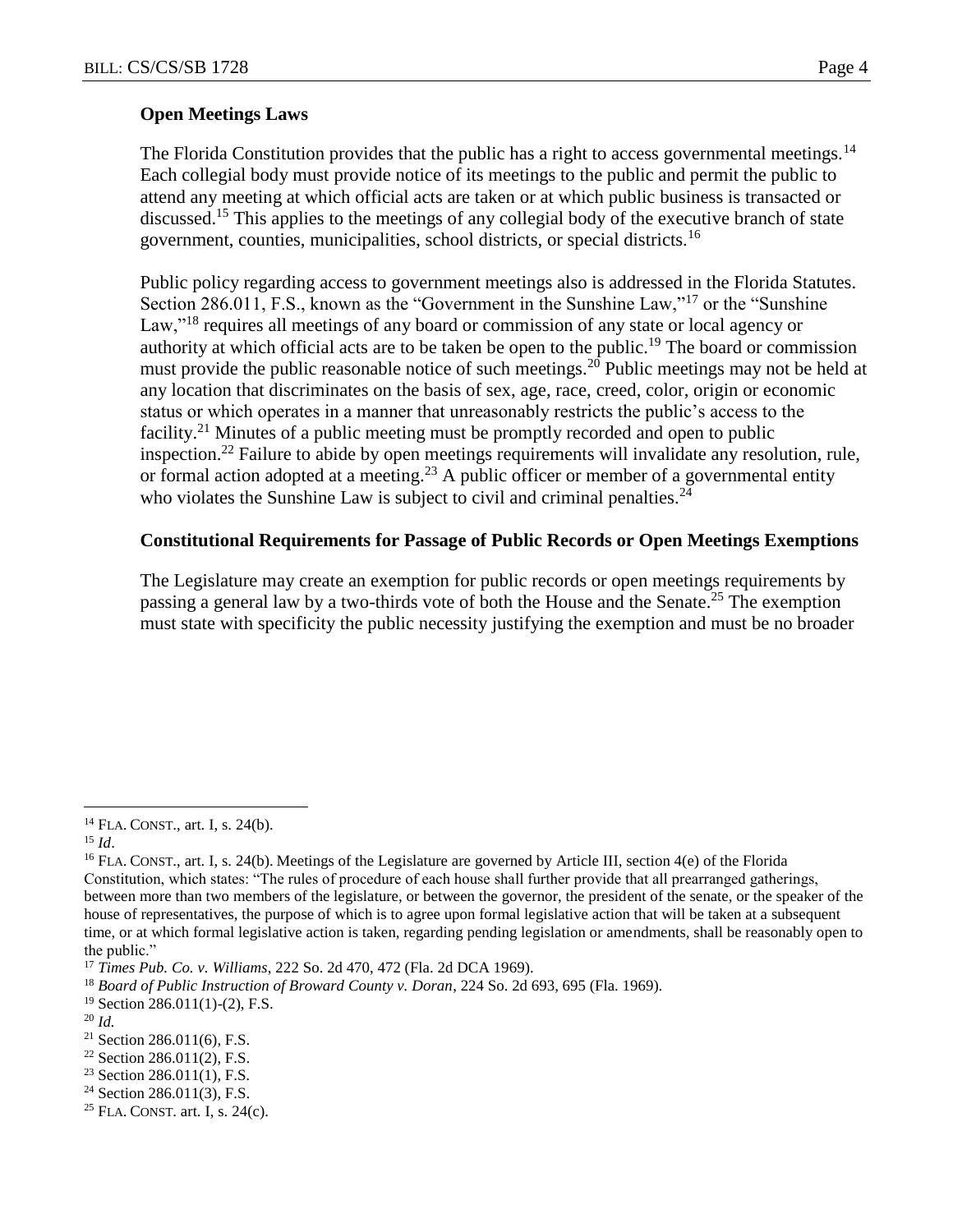than necessary to accomplish the stated purpose of the exemption.<sup>26</sup> A statutory exemption which does not meet these two criteria may be unconstitutional and may not be judicially saved.<sup>27</sup>

# **Open Government Sunset Review Act**

The Open Government Sunset Review Act<sup>28</sup> (the Act) prescribes a legislative review process for newly created or substantially amended<sup>29</sup> public records or open meetings exemptions, with specified exceptions.<sup>30</sup> It requires the automatic repeal of such exemption on October 2nd of the fifth year after creation or substantial amendment, unless the Legislature reenacts the exemption. $31$ 

The Act provides that a public records or open meetings exemption may be created or maintained only if it serves an identifiable public purpose and is no broader than is necessary.<sup>32</sup> An exemption serves an identifiable purpose if it meets one of the following purposes *and* the Legislature finds that the purpose of the exemption outweighs open government policy and cannot be accomplished without the exemption:

- It allows the state or its political subdivisions to effectively and efficiently administer a governmental program, and administration would be significantly impaired without the exemption; $33$
- It protects sensitive, personal information, the release of which would be defamatory, cause unwarranted damage to the good name or reputation of the individual, or would jeopardize the individual's safety. If this public purpose is cited as the basis of an exemption, however, only personal identifying information is exempt;  $34$  or
- It protects information of a confidential nature concerning entities, such as trade or business secrets.<sup>35</sup>

 $\overline{a}$ 

<sup>26</sup> *Id*. *See, e.g.*, *Halifax Hosp. Medical Center v. News-Journal Corp.,* 724 So. 2d 567 (Fla. 1999) (holding that a public meetings exemption was unconstitutional because the statement of public necessity did not define important terms and did not justify the breadth of the exemption); *Baker County Press, Inc. v. Baker County Medical Services, Inc.*, 870 So. 2d 189 (Fla. 1st DCA 2004) (holding that a statutory provision written to bring another party within an existing public records exemption is unconstitutional without a public necessity statement).

<sup>27</sup> *Halifax Hosp. Medical Center v. New-Journal Corp.,* 724 So. 2d 567 (Fla. 1999). In *Halifax Hospital*, the Florida Supreme Court found that a public meetings exemption was unconstitutional because the statement of public necessity did not define important terms and did not justify the breadth of the exemption. *Id*. at 570. The Florida Supreme Court also declined to narrow the exemption in order to save it. *Id.* In *Baker County Press, Inc. v. Baker County Medical Services, Inc.*, 870 So. 2d 189 (Fla. 1st DCA 2004), the court found that the intent of a public records statute was to create a public records exemption. The *Baker County Press* court found that since the law did not contain a public necessity statement, it was unconstitutional. *Id*. at 196.

<sup>28</sup> Section 119.15, F.S.

<sup>&</sup>lt;sup>29</sup> An exemption is considered to be substantially amended if it is expanded to include more records or information or to include meetings as well as records. Section 119.15(4)(b), F.S.

<sup>&</sup>lt;sup>30</sup> Section 119.15(2)(a) and (b), F.S., provide that exemptions that are required by federal law or are applicable solely to the Legislature or the State Court System are not subject to the Open Government Sunset Review Act.

<sup>31</sup> Section 119.15(3), F.S.

<sup>32</sup> Section 119.15(6)(b), F.S.

<sup>33</sup> Section 119.15(6)(b)1., F.S.

<sup>34</sup> Section 119.15(6)(b)2., F.S.

<sup>35</sup> Section 119.15(6)(b)3., F.S.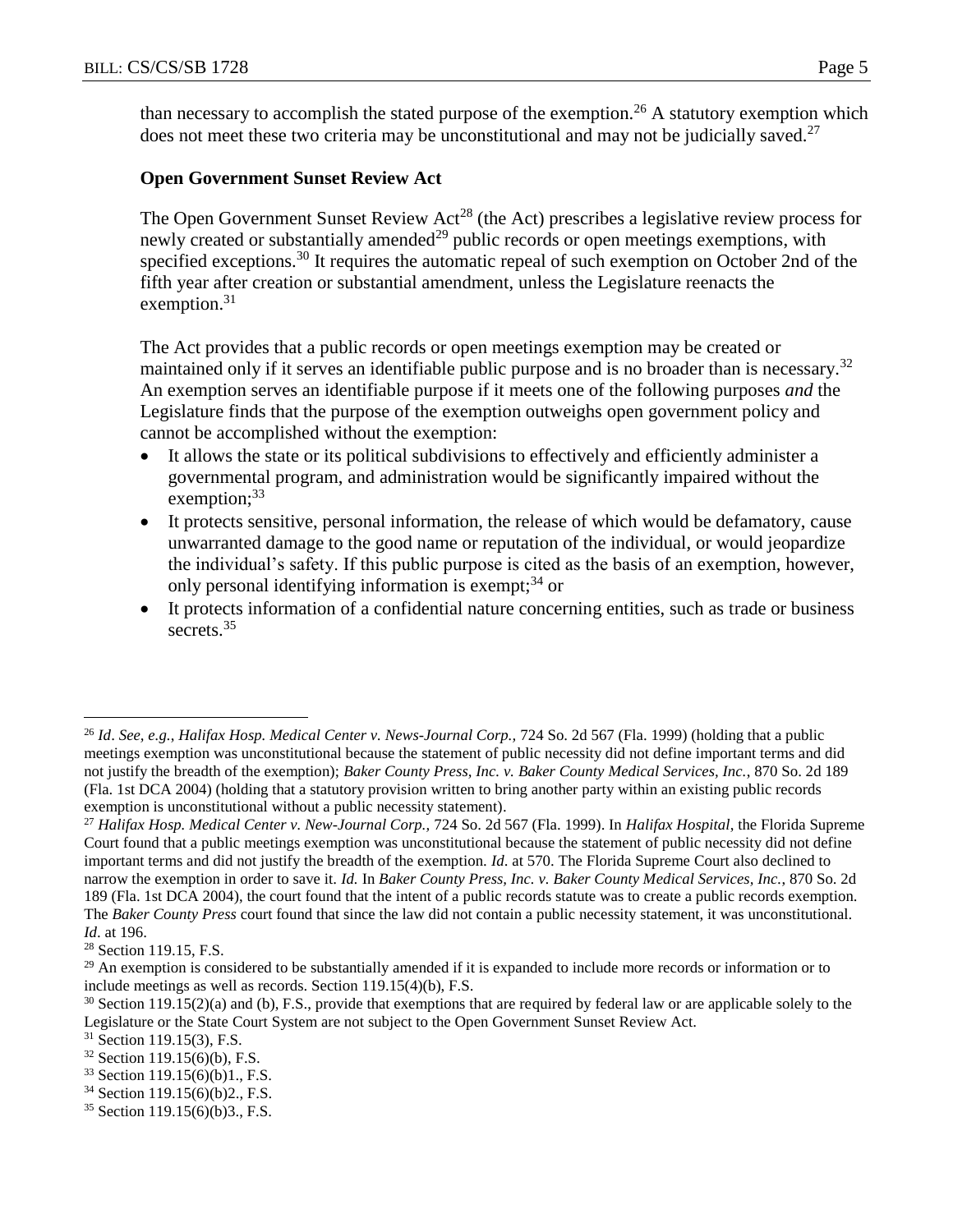The Act also requires specified questions to be considered during the review process.<sup>36</sup> In examining an exemption, the Act directs the Legislature to carefully question the purpose and necessity of reenacting the exemption.

If the exemption is continued and expanded, then a public necessity statement and a two-thirds vote for passage are required.<sup>37</sup> If the exemption is continued without substantive changes or if the exemption is continued and narrowed, then a public necessity statement and a two-thirds vote for passage are *not* required. If the Legislature allows an exemption to sunset, the previously exempt records will remain exempt unless provided for by law.<sup>38</sup>

# **Conditional Medical Release**

Conditional Medical Release (CMR), outlined in s. 947.149, F.S., was created by the Florida Legislature in 1992,<sup>39</sup> as a discretionary release of inmates who are "terminally ill" or "permanently incapacitated" and who are not a danger to themselves or others.<sup>40</sup> The Florida Commission on Offender Review (FCOR), which consists of three members, reviews eligible inmates for release under the CMR program pursuant to the powers established in s. 947.13, F.S.<sup>41</sup> In part, s. 947.149, F.S., authorizes the FCOR to determine what persons will be released on CMR, establish the conditions of CMR, and determine whether a person has violated the conditions of CMR and take actions with respect to such a violation.

# **Florida Statistics for CMR**

The FCOR has approved and released 73 inmates for CMR in the last three fiscal years, including:

- 38 in FY 2018-19;
- 21 in FY 2017-2018; and
- 14 in FY 2016-2017.<sup>42</sup>

- What specific records or meetings are affected by the exemption?
- Whom does the exemption uniquely affect, as opposed to the general public?
- What is the identifiable public purpose or goal of the exemption?
- Can the information contained in the records or discussed in the meeting be readily obtained by alternative means? If so, how?
- Is the record or meeting protected by another exemption?
- Are there multiple exemptions for the same type of record or meeting that it would be appropriate to merge?
- <sup>37</sup> *See generally* s. 119.15, F.S.
- <sup>38</sup> Section 119.15(7), F.S.

 $\overline{a}$ 

- <sup>39</sup> Chapter 92-310, L.O.F.
- <sup>40</sup> The FCOR, *Release Types, Post Release*, available at

<https://www.fcor.state.fl.us/postrelease.shtml#conditionalMedicalRelease> (last visited January 23, 2020).

<sup>41</sup> Section 947.149(3), F.S. Section 947.01, F.S., provides that the membership of the FCOR is three-members.

 $36$  Section 119.15(6)(a), F.S. The specified questions are:

<sup>&</sup>lt;sup>42</sup> Emails from Alexander Yarger, Legislative Affairs Director, Florida Commission on Offender Review, RE: Conditional Medical Release Data and RE: Updated Conditional Medical Release Numbers (attachments on file with the Senate Committee on Criminal Justice) (December 15, 2017 and November 1, 2019, respectively). *See also* FCOR Annual Report FY 2017-18, p. 8, available at<https://www.fcor.state.fl.us/docs/reports/Annual%20Report%202018%20WEB.pdf> (last visited January 23, 2020).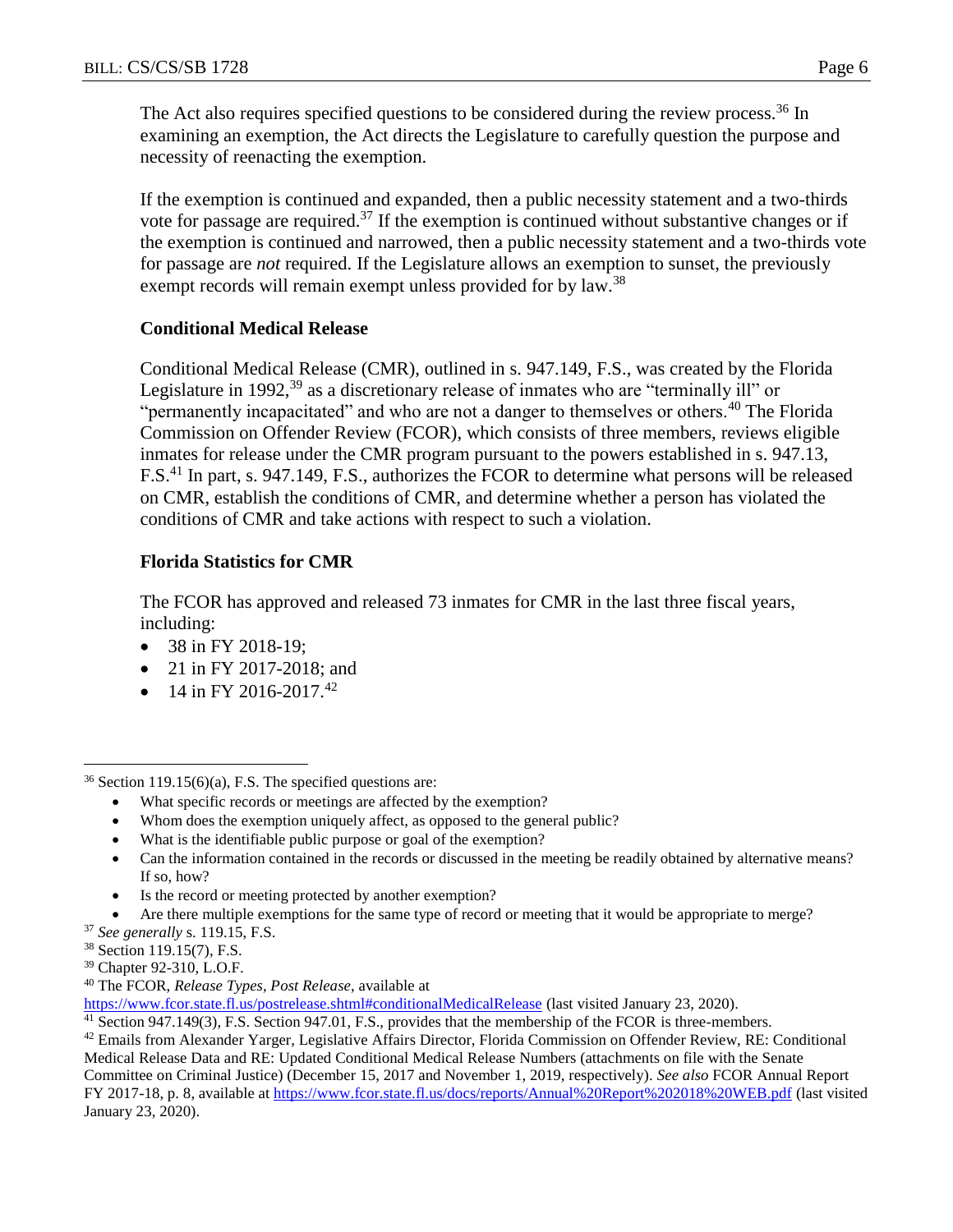The DOC has recommended 149 inmates for release in the past three fiscal years, including:

- 76 in FY 2018-19;
- 39 in FY 2017-2018; and
- 34 in FY 2016-2017.<sup>43</sup>

Currently, the DOC's only role in the CMR process is to make the initial designation of medical eligibility and to refer the inmate's case to the FCOR for an investigation and final decision.

# *Conditional Medical Release Program Created By CS/SB 556*

PCS/CS/SB 556 repeals s. 947.149, F.S., which establishes the CMR program within the FCOR and creates s. 945.0911, F.S., to establish a CMR program within the DOC with the purpose of determining whether release is appropriate for eligible inmates, supervising the released inmates, and conducting revocation hearings. The CMR program established within the DOC retains similarities to the program currently in existence within the FCOR, including that the CMR program must include a panel of at least three people.

The bill provides that an inmate is eligible for consideration for release under the CMR program when the inmate, because of an existing medical or physical condition, is determined by the DOC to meet a specific definition enumerated in PCS/CS/SB 556. The bill requires the DOC to identify inmates who may be eligible for CMR based upon available medical information and authorizes the DOC to require additional medical evidence, including examinations of the inmate, or any other additional investigations it deems necessary for determining the appropriateness of the eligible inmate's release.

The bill requires the director of inmate health services to review specified evidence and provide a recommendation to the three-member panel, who must conduct a hearing within 45 days of the referral to determine whether CMR is appropriate for the inmate. A majority of the panel members must agree that release on CMR is appropriate for the inmate. Confidential records that are produced in the above-mentioned investigation may be discussed in the hearings by the panel members to aide in the determination of whether the inmate is appropriate for release.

Additionally, PCS/CS/SB 556 establishes a process for the revocation of CMR which may be based on two specified circumstances. The revocation hearing must be conducted by the threemember panel discussed above and a majority of the panel members must agree that revocation is appropriate for the medical releasee's CMR to be revoked. The bill requires the director of inmate health services or his or her designee to review any medical evidence pertaining to the medical releasee and provide the panel with a recommendation regarding the medical releasee's improvement and current medical or physical condition.

The panel may need to discuss confidential information in a similar manner during the revocation hearings as is possible during the original release hearing.

 $\overline{a}$ <sup>43</sup> *Id*.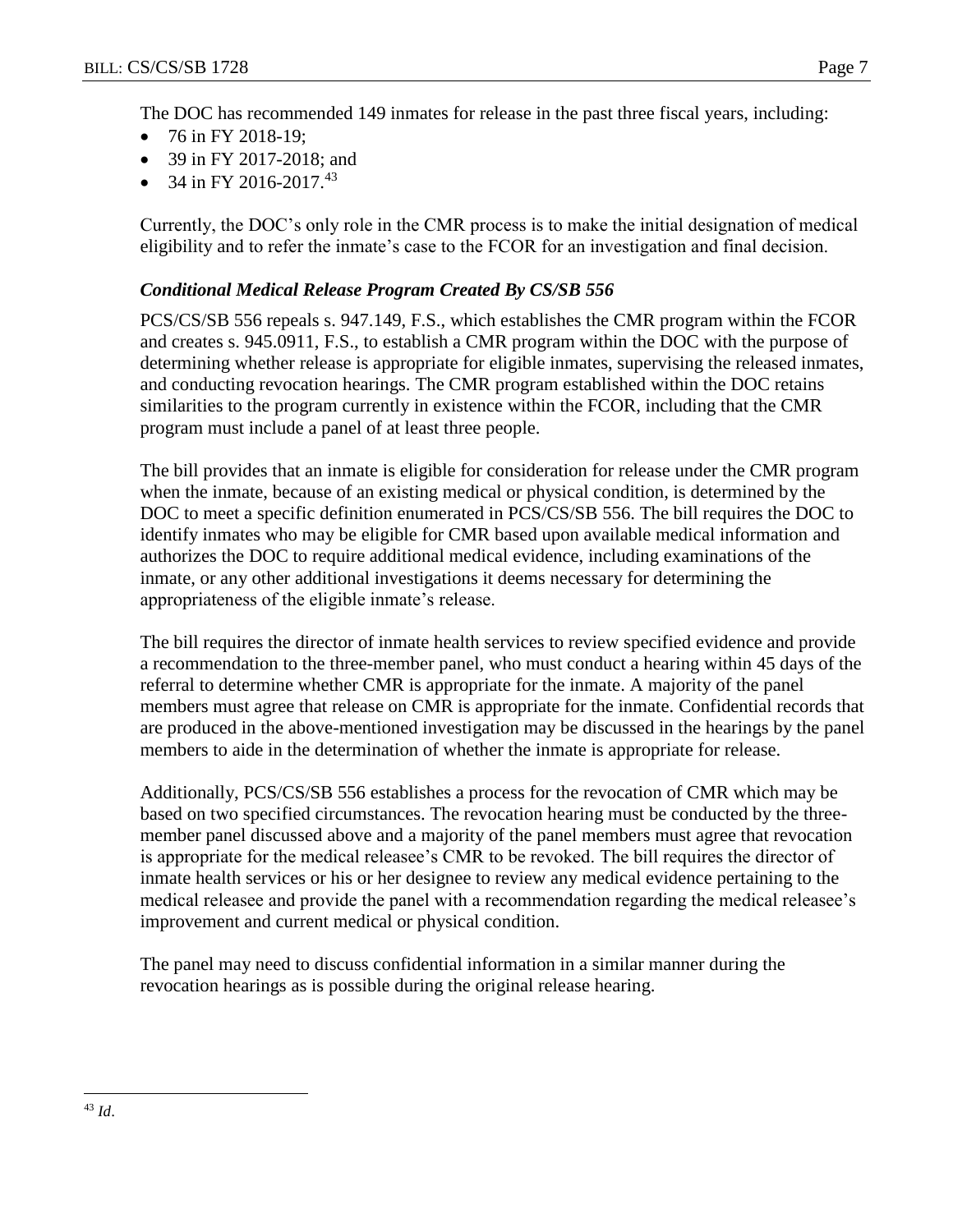# **III. Effect of Proposed Changes:**

The bill adds a new subsection to s. 945.0911, F.S., to create an exemption to the public records and public meetings requirements related to the hearings conducted for the CMR program. Specifically, the bill provides that the portion of a panel review hearing conducted in accordance with s. 945.0911, F.S., during which the panel will discuss protected information that is exempt under state law or confidential under federal law, such as protected health information covered by the Health Insurance Portability and Protection Act, is exempt from s. 286.011, F.S., and s. 24(b), Art. I of the Florida Constitution. The bill also provides that certain requirements must be met if the panel must discuss exempt or confidential information during the course of its meeting, including that:

- The panel must announce at the public meeting that, in connection with the performance of the panel's duties, exempt or confidential information must be discussed;
- The panel must declare the specific reasons that it is necessary to close the meeting, or a portion thereof, in a document that is a public record and filed with the official records of the program; and
- The entire closed hearing must be recorded where the recording, which must be maintained by the DOC, includes the times of commencement and termination of the closed hearing or portion thereof, all discussion and proceedings, and the names of the persons present.

The bill also provides that the portion of the records the panel uses to determine the appropriateness of CMR which includes any of the inmate's exempt or confidential information is confidential and exempt from disclosure under s. 119.07(1), F.S., and s. 24(a), Art. I of the Florida Constitution.

Further, the bill provides that any audio or video recording of, any transcript of, and any minutes and notes generated during, a closed hearing of the panel or closed portion of a hearing of the panel are confidential and exempt from disclosure under s. 119.07(1), F.S., and s. 24(a), Art. I of the Florida Constitution. The bill requires that such audio or video recording, transcript, and minutes and notes be retained pursuant to s. 119.021, F.S.

The bill authorizes certain persons to be present during the closed portion of the meeting, including members of the panel, staff supporting the panel's functions, the inmate for whom the panel has convened, and licensed medical personnel the panel has called to provide testimony. The panel must limit any closure of its meetings so that the public meetings policy of the state is maintained.

The bill provides that the exemptions in the bill are subject to the Open Government Sunset Review Act in accordance with s. 119.15, F.S., and will be repealed on October 2, 2025, unless reviewed and saved from repeal through reenactment by the Legislature.

The bill provides a statement of public necessity as required by the State Constitution, which notes:

The Legislature finds that it is a public necessity that the hearings or portions of hearings during which exempt or confidential information is discussed by the review panel considering the inmate's conditional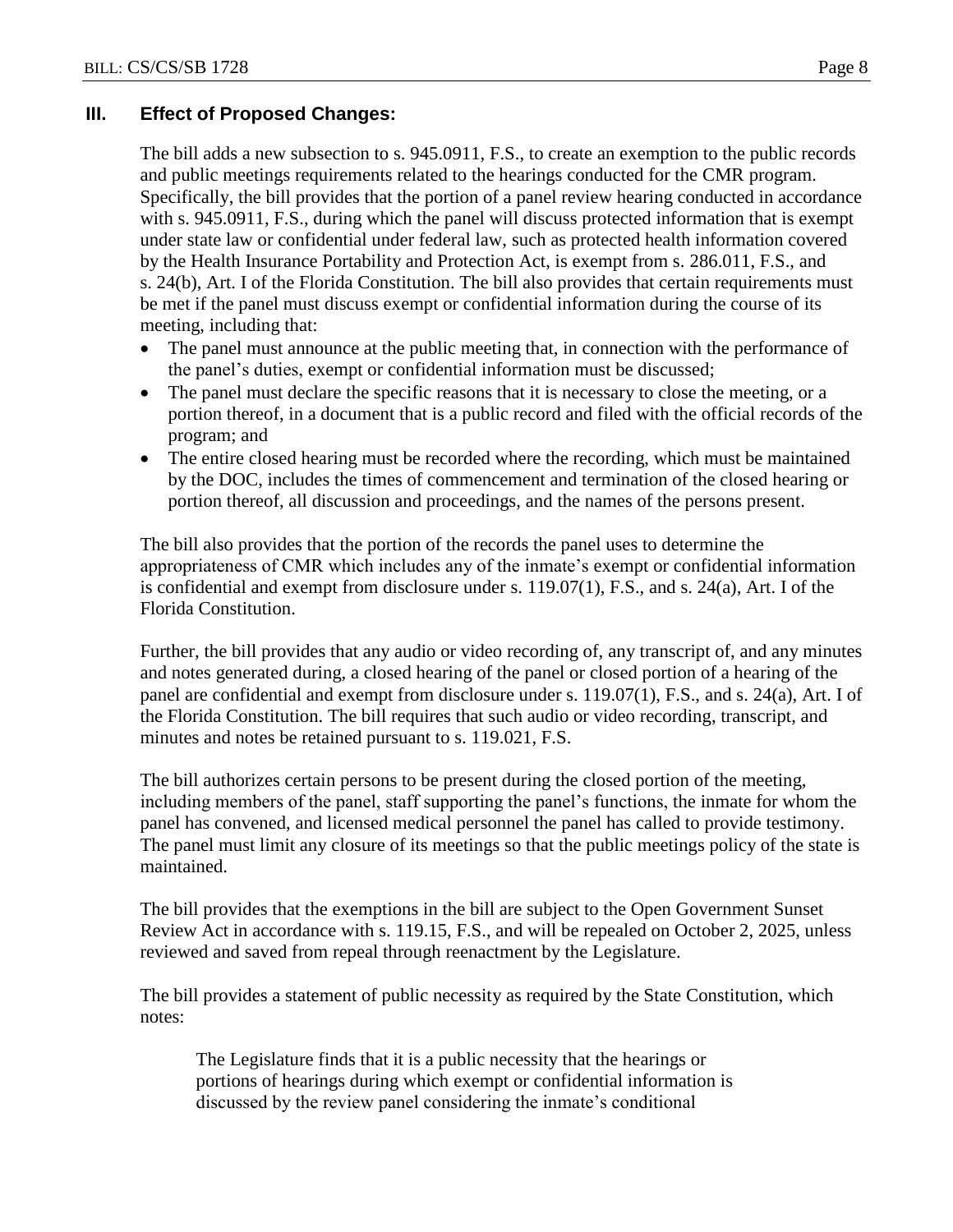medical release be made exempt from s. 286.011, Florida Statutes, and s. 24(b), Article I of the State Constitution. The Legislature finds that the rights of an inmate afforded under other state or federal laws that deem certain personal information confidential, such as protected health information covered by the Health Insurance Portability and Accountability Act, be upheld and that the inmate's personal information not be disclosed to the public during such hearings. The Legislature also finds that the recordings of a panel review hearing and the records used by the panel to make its determination be made confidential and exempt from disclosure under s. 119.07(1), Florida Statutes, and s. 24(a), Article I of the State Constitution. The inmate's exempt or confidential information, if publicly available, could be used to invade his or her personal privacy. Making these reports and discussions of such information confidential and exempt from disclosure will protect information of a sensitive personal nature, the release of which could cause unwarranted damage to the privacy rights of the inmate. The Legislature therefore finds that it is a public necessity that such information remain confidential and exempt.

The bill is effective on the same date that CS/CS/SB 556 or similar legislation takes effect if such legislation is enacted in the same legislative session or an extension thereof and becomes a law.

# **IV. Constitutional Issues:**

## A. Municipality/County Mandates Restrictions:

Not applicable. The bill does not require counties and municipalities to spend funds, reduce counties' or municipalities' ability to raise revenue, or reduce the percentage of a state tax shares with counties and municipalities.

B. Public Records/Open Meetings Issues:

#### *Vote Requirement*

Article I, s. 24(c) of the Florida Constitution requires a two-thirds vote of the members present and voting for final passage of a bill creating or expanding an exemption to the public records or open meeting requirements. This bill enacts a new exemption for portions of a panel meeting that discusses confidential information related to an inmate being considered for release into the CMR program from open meetings requirements as well as any records that are created in support of such exemptions. Thus, the bill requires a two-thirds vote to be enacted.

# *Public Necessity Statement*

Article I, s. 24(c) of the Florida Constitution requires a bill creating or expanding an exemption to the public records or open meeting requirements to state with specificity the public necessity justifying the exemption. Section 2 of the bill contains a statement of public necessity for the exemption.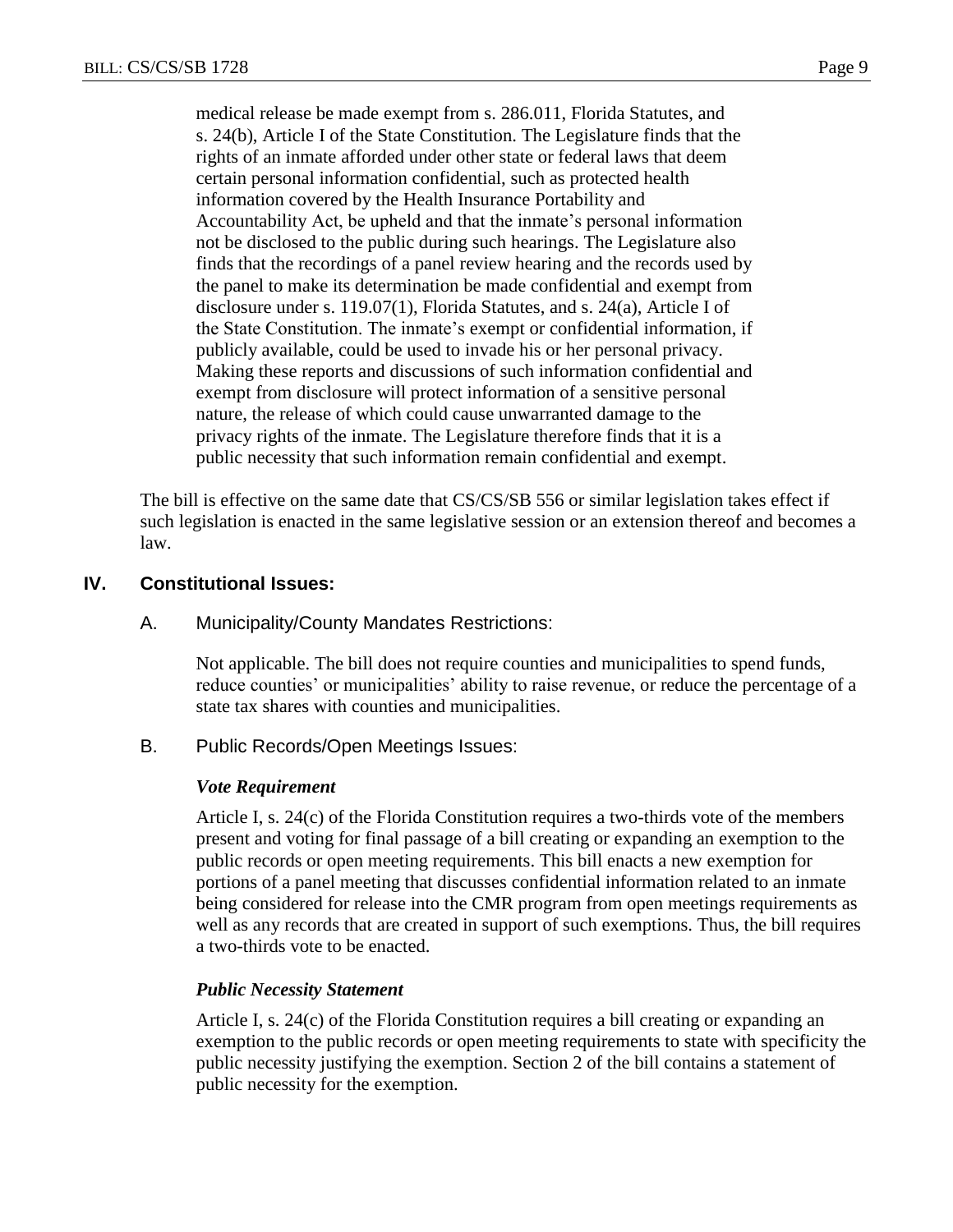### *Breadth of Exemption*

Article I, s. 24(c) of the Florida Constitution requires an exemption to the public records requirements and open meetings requirements to be no broader than necessary to accomplish the stated purpose of the law. The purpose of the law is to protect confidential and exempt information of an inmate or medical releasee who is being considered for the program or for revocation of the release, respectively. This bill exempts only that portion of a panel meeting that discusses confidential information related to the inmate or releasee from open meetings requirements as well as any records that are created in support of such exemptions. The exemption does not appear to be broader than necessary to accomplish the purpose of the law

C. Trust Funds Restrictions:

None.

D. State Tax or Fee Increases:

None.

E. Other Constitutional Issues:

None identified.

## **V. Fiscal Impact Statement:**

A. Tax/Fee Issues:

None.

B. Private Sector Impact:

None.

C. Government Sector Impact:

The bill does not appear to have a fiscal impact on state or local governments. Costs incurred by the DOC in closing such meetings and responding to public records requests regarding these exemptions should be offset by savings realized through the CMR program.

# **VI. Technical Deficiencies:**

None.

### **VII. Related Issues:**

None.